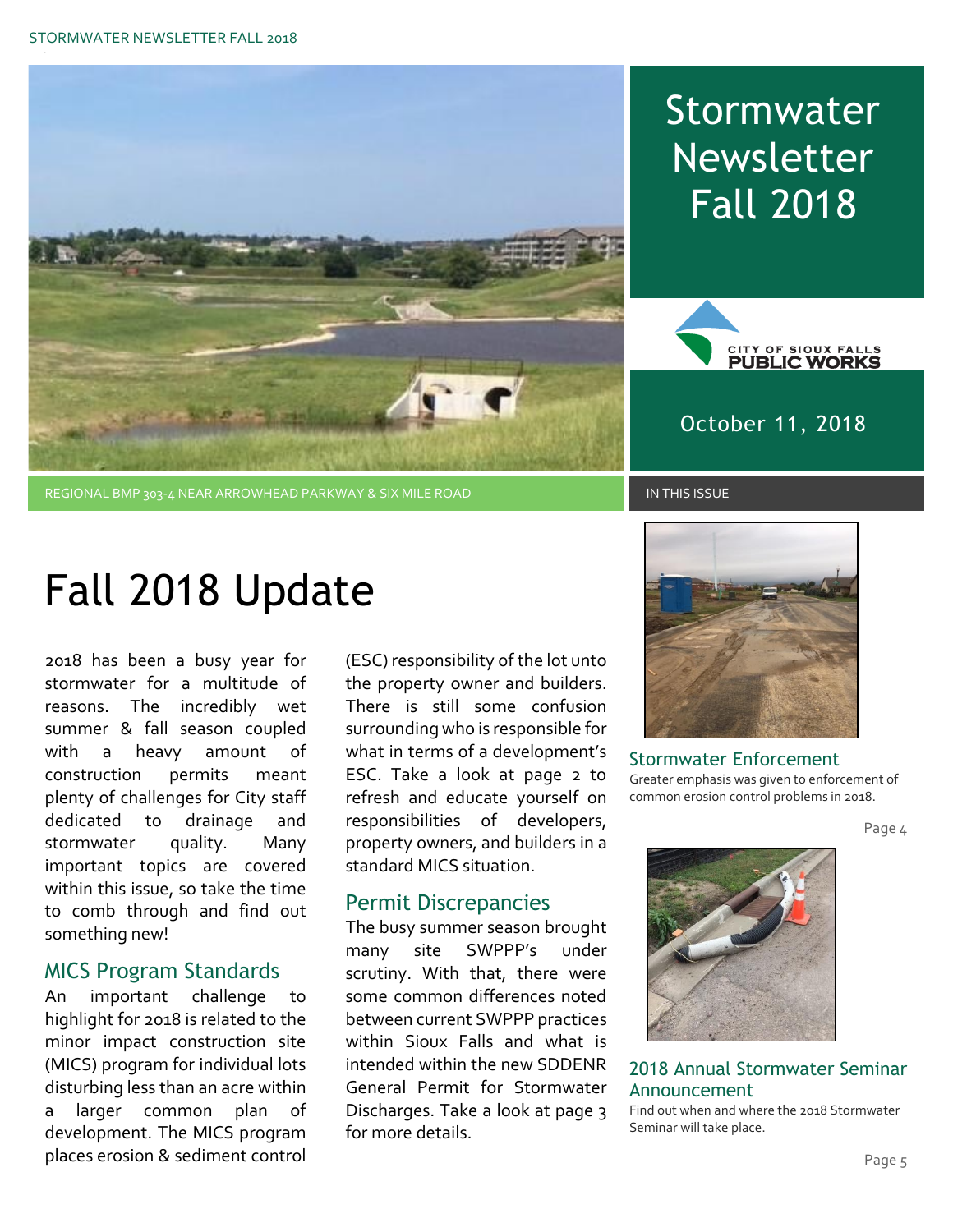### MICS Program Standards and Responsibilities



Many questions popped up during this wet season regarding the responsibilities of property owners, builders, and developers. MICS non-compliant locations within the City tested the reach of the MICS program and provided numerous educational opportunities regarding proper responsibilities. The following information is intended to clarify home builders' and developers' responsibilities regarding SWPPP maintenance.

The MICS program was created with the intention of stipulating responsibilities for individual home builders within a larger common plan of development. Under this program both the individual lot owner and the subdivision developer share ESC responsibilities. When the lot property owner signs the Notice of Stabilization as stipulated in Chapter 12 of the Sioux Falls Engineering Design Standards they are accepting ESC responsibility for the lot. To clarify, once the lot is sold by the developer to another party any sediment tracking onto paved streets, lack of bmp's for filtering runoff, and other general ESC issues are the responsibility of the lot owner and builder. The subdivision developer is responsible for maintaining all controls stipulated on the development's Erosion & Sediment Control Plan (ESCP) such as overall inlet protection, perimeter diversion or filtration, and development sediment basins or traps.

The City of Sioux Falls always wishes to work in conjunction with developers when problems arise as the developer is still responsible for the active stormwater permit through the State of South Dakota. This does not mean the developer will be held responsible for issues created by individual lot owners. If any issues can be tied to a specific lot, then the owner of said lot will be held responsible for any cleanup or maintenance. Proper SWPPP compliance in a subdivision setting requires the lot owner to implement necessary bmp's to minimize the impact of his construction while the developer is also properly maintaining any overall controls such as inlet protections, ditches, and basins.

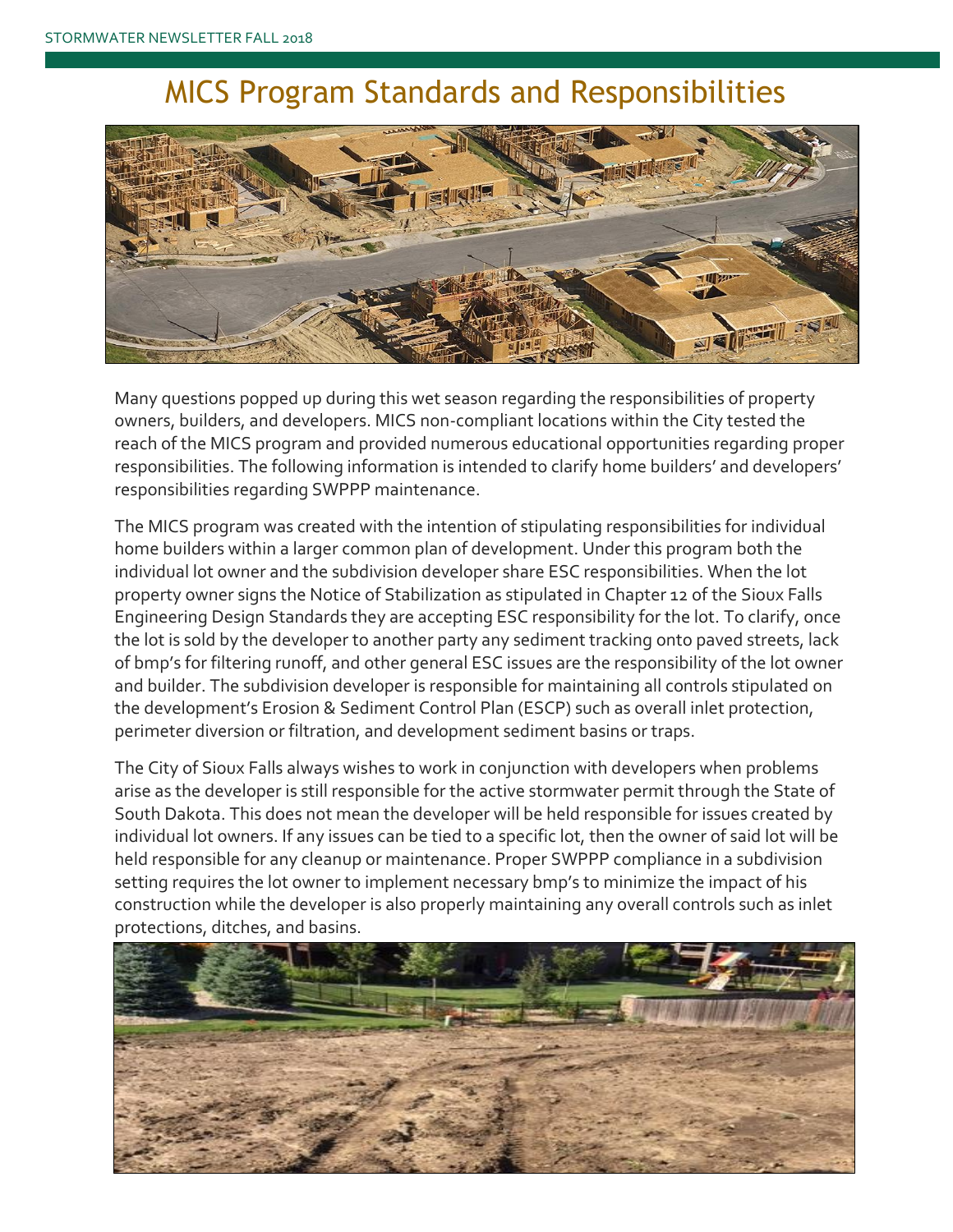### Common SWPPP Discrepancies Noticed After New SDDENR Stormwater General Permit Implementation

The newly implemented SDDENR General Permit for Stormwater Discharges Associated with Construction Activities has brought a few changes in need of highlighting for those that create and work with SWPPP's within Sioux Falls and South Dakota. Regular issues State regulators have pointed out include:

- 1) The need to address site staff SWPPP training on narrative sheets.
- 2) Not properly addressing construction support areas and site stockpiling.
	- a. Many times stockpiles and staging are not properly addressed or do not match up well with what the SWPPP calls for.
- 3) Most SWPPP's still need to include provisions for handling dust generation, minimizing site run-on (not runoff), avoiding soil compaction when possible, and preserving as much existing topsoil as is feasible.
- 4) SWPPP maps should also include what controls are used during different phases of the project.
	- a. For example, certain controls will be needed during rough grading that may not be useful once streets and utilities are in place.

One other change was made to the new permit to make inspection timing a little easier on the permittee. Below is the new inspection protocol which should make SWPPP inspection compliance a bit more manageable:

- 1) The site primary responsible party or inspecting engineer (for CIP) can follow this new SWPPP inspection schedule:
	- a. One inspection per week OR
	- b. One inspection every two weeks and within 24hrs of any 0.25" rain event.

This new inspection schedule allows the responsible party to choose either weekly inspections or biweekly inspections. If weekly inspections are done, then there is no need to worry about inspecting after a rain event.

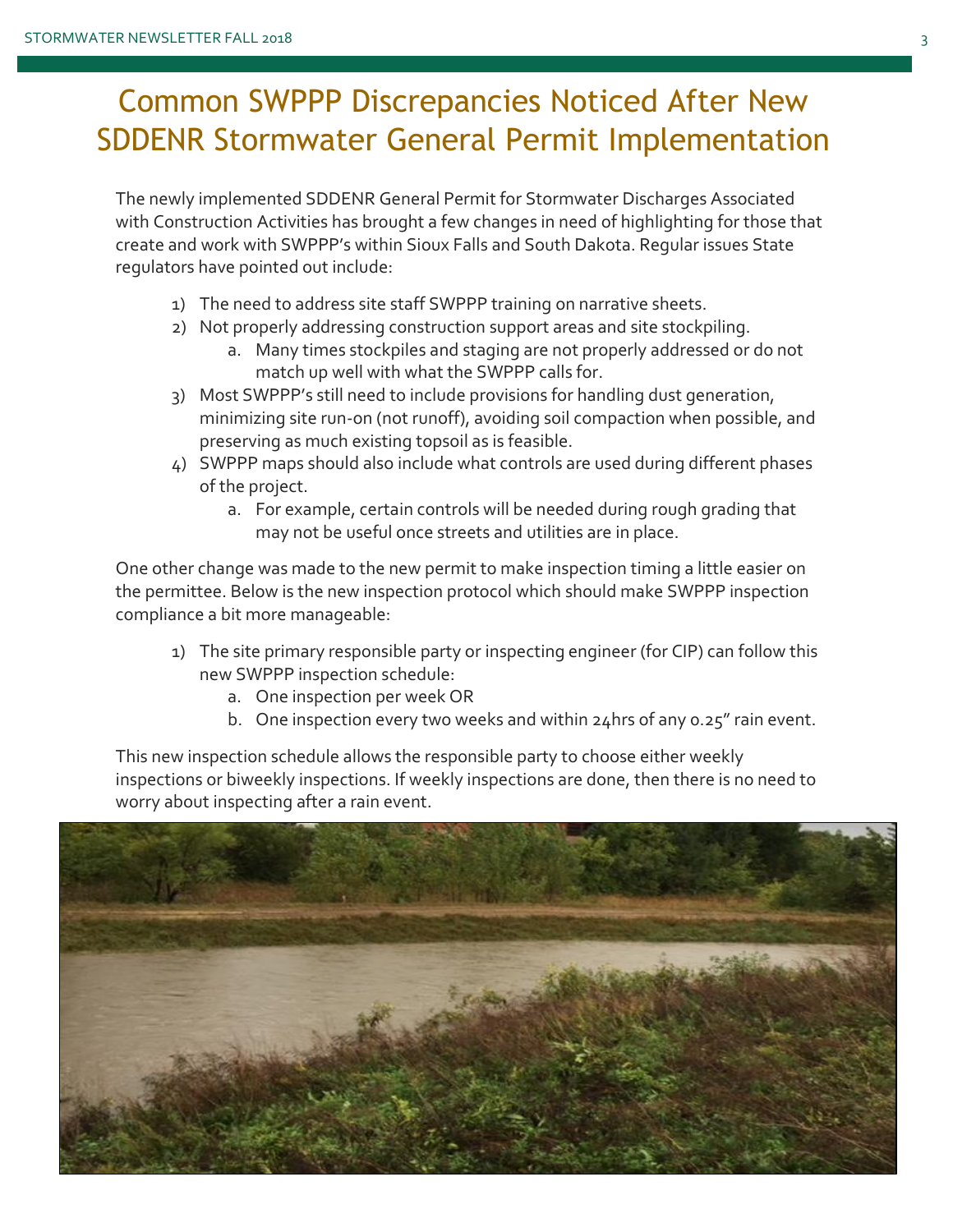## Greater Enforcement Emphasis for Common ESCP Issues

Due to the nature of the weather in 2018 and the desire of the City to improve water quality and ESCP compliance, stormwater related code violations jumped by over 200% between 2017 and 2018. The City of Sioux Falls is working toward better compliance with stormwater standards across the City with a focus on educating developers and builders on commonly recurring issues. The most common issues are tied to tracking of sediment onto roadways without proper sweeping operations and the failure to install erosion controls before work begins on a site.

Stormwater code enforcement is not exclusively tied to sites requiring a SDDENR Stormwater Permit. Many instances this year were associated with projects less than 1 acre in size. There appears to be a common misconception for sites less than 1 acre that stormwater regulations do not apply. Smaller sites throughout Sioux Falls have been found without proper controls in place. Because of this issue, a good deal of enforcement this summer was tied to small sites not installing proper controls and allowing sediment laden waters to be conveyed downstream.

Tracking is a ubiquitous problem in Sioux Falls. SWPPP standards stipulate that a site is noncompliant if impacts to paved roadways are not mitigated by the end of the working day. The reasoning behind this stipulation has to do with the context of an urban setting. If sediment is sitting on top of an impervious surface such as a paved road, then there is only one place for the sediment to go. It will be swept up during a storm and end up in the storm sewer system. This is why a more concentrated effort was made in 2018 to enforce tracking violations. Less tracking on roads leads to a cleaner City stormwater system and downstream waters with less drainage and platting fees required to remove associated sediment.

#### Importance of Proper Sump Inlet Protection Maintenance

Another issue worth highlighting is the importance of proper maintenance of inlet protection (IP) in sump conditions. Sump conditions are generally the lowest elevation of the street with curbs on each side conveying to the inlet. If sump condition areas have construction ongoing they generally receive a higher rate of sediment and pollutant loading. Any existing inlets to the City's system, especially in sump areas, need to have ESC controls in order to reduce sediment laden waters from being conveyed to receiving waters, i.e. the Big Sioux River. IP devices in sump conditions are required to provide an overflow device to allow conveyance of heavy rains into the inlet. There is a common misconception IP blocks inlets. To clarify, IP is designed to allow water to slowly filter, but effectiveness is lost during rains >0.5" per hour creating the need for an overflow. Because sump conditions generally receive higher sediment loading, is important to maintain sump IP on a regular basis. IP is to be removed only in situations which property damage is likely to occur or public safety is at risk.

Reminder: A big part of maintaining sump area inlet protection is keeping as much sediment and debris from upstream sites off of paved areas. This will reduce the impact to waters reaching the sump areas and help further reduce flooding problems.